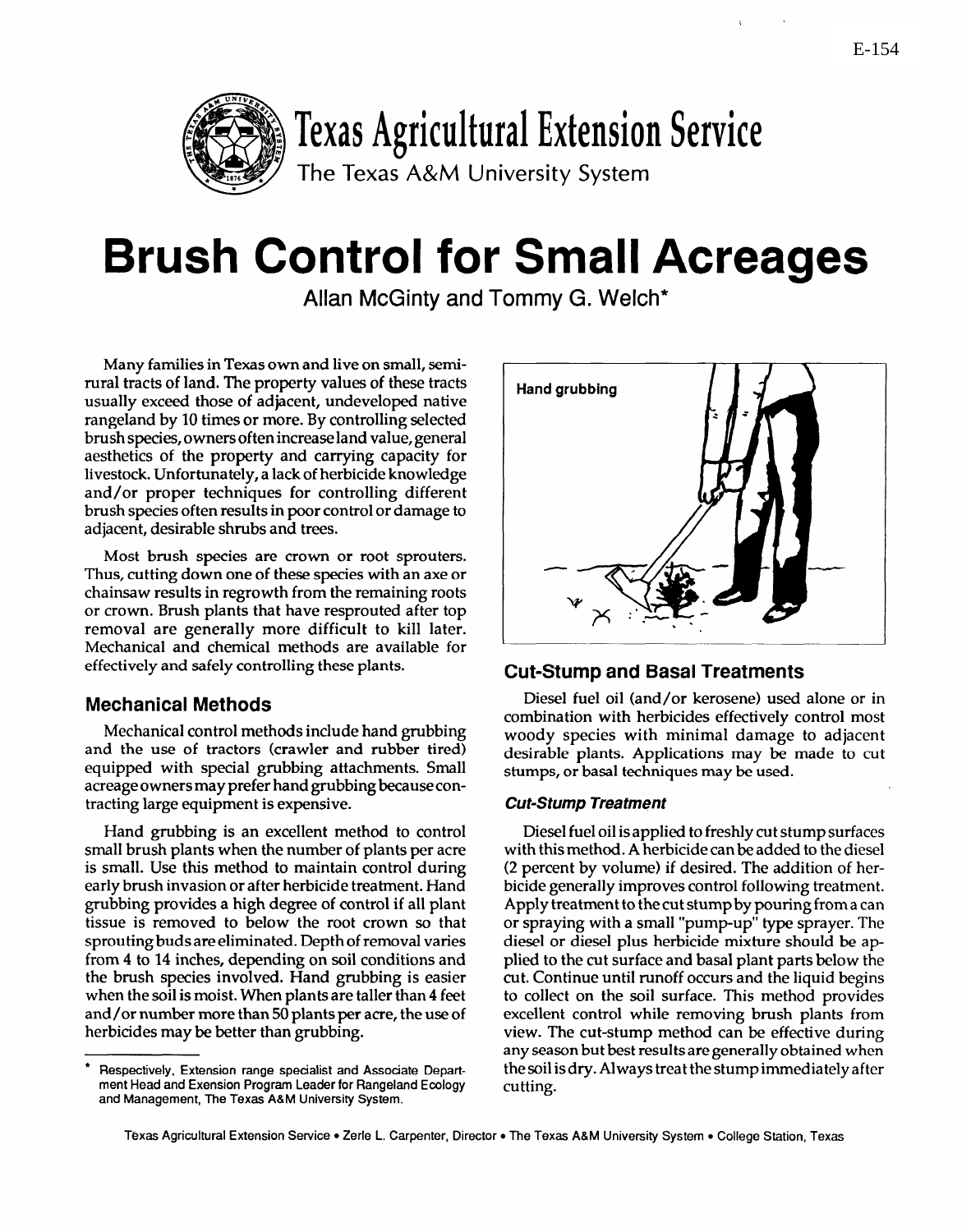

#### **conventional Basal Treatments**

The application of diesel fuel by the basal spray or pourmethod is also effective. This technique eliminates the labor required to cut down noxious' brush plants before treatment. Thoroughly wet the base of the plant trunk with diesel fuel oil from a height of 12 inches to the groundline. Use a sufficient quantity of diesel to form a puddle on the soil surface. This treatment can be effective any season, but best when conditions are dry. The equipment used to apply the diesel is the same as for the cut-stump method. Plants with single-stems or few stems having trunk diameters of 5 inches or lesson sandy, rocky or porous soil are most easily controlled with basal sprays and pours. Conventional basal treatment isgenerally not as effective if used on plants with multiple stems arising from an inconspicuous trunk. As with the cut-stump method, herbicides can be added to the diesel fuel oil (2 percent by volume) to increase control when using this application technique.



#### **Low-Volume Basal Treatments**

The diesel/herbicide mixture may be applied to the stem base of brush plants by using the low-volume basal technique. The mixture includes 25 percent herbicide and 75 percent diesel fuel oil. A "pump-up" garden or backpack sprayer with a fan or cone nozzle is used to lightly, but evenly, wet the trunk from the groundline to a height of 12 to 16 inches. The diesel/herbicide mixture should be applied to all sides of the trunk. The trunk should not be wetted to the extent that runoff and puddling occurs. Application may be made anytime the plant is actively growing.



#### **Streamline Basal Treatments**

Streamline basal applications are similar to lowvolume treatments because of the application equipment used and timing of treatments. However, the "pump-up" garden or backpack sprayer should be equipped with a straight stream nozzle. Herbicide concentration is maintained at 25 percent while diesel fuel oil is reduced to 65 percent, and a penetrant is added at a concentration of 10 percent. The mixture is lightly sprayed in a narrow band (2 to 3 inches wide) around the base of the target plant. This band must encircle the stem base. This technique works best on plants with smooth bark.

Control with basal applications, will generally decrease as plant size increases regardless of method used. When a 6-inch or greater basal diameter exists, frilling (overlapping axe cuts near the groundline all around the plant trunk) may be necessary followed by the application of a herbicide/diesel mixture into the cuts.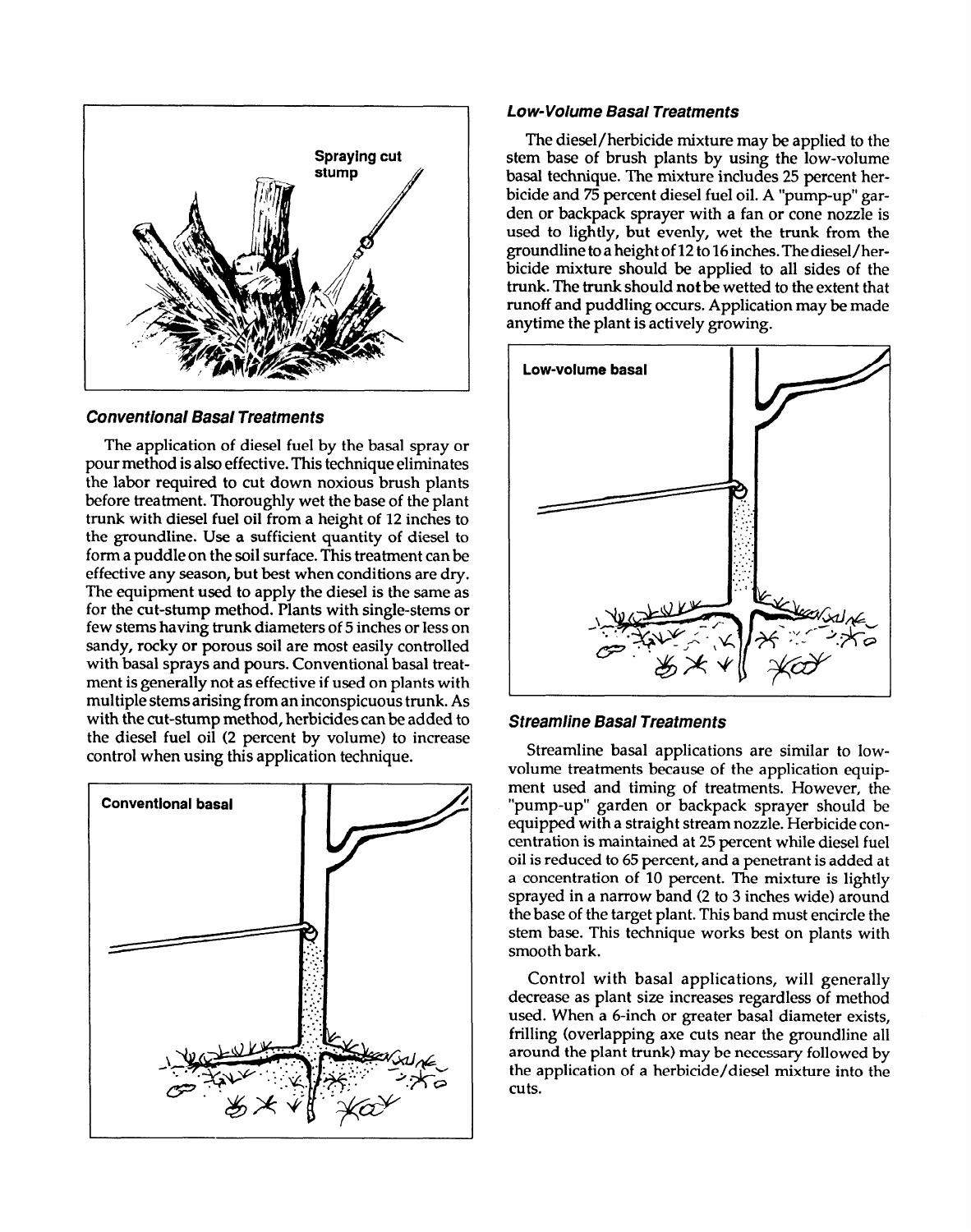

## **Soil-Applied Herbicides**

Both liquid and pelleted herbicides are available for soil applications on rangeland. Apply pelleted herbicides to individual brush plants by distributing the quantity of herbicide defined on label to the ground under the plant canopy. This quantity is based on plant size, species and soil type. No special application equipment is required. Rainfall is necessary to dissolve the pellets and move the herbicide into the soil root zone. This can be a disadvantage if applications are made on slopes and followed by high intensity rains. Under these conditions the herbicide pellets may move a considerable distance from the initial treatment area and result in off site damage to desirable vegetation.



Liquid herbicides labeled for soil application are generally applied undiluted in measured quantities to the soil under the target plant. Liquid, soil-applied herbicides require some type of metering device to dispense the herbicide. This device (which resembles a

livestock drench gun) may be purchased, or a disposable syringe may be used if only a small number of plants are to be treated. Since these herbicides are liquid, they soak into the soil upon application and are not as susceptible to movement from the target area as pelleted herbicides. However, rainfall is still necessarv to move the herbicide into the plant's root zone.



When using soil-applied herbicides (pelleted or liquid), apply the herbicide to the soil under the dripline of the plant at the rate specified on the label. The dripline is that area of ground covered by the canopy of the plant. After the herbicide has moved into a plant's root zone, it is taken up by the roots with soil water. Death (or killing of the target species) occurs slowly over one to three years. The treated plant may defoliate and releaf several times before final kill is obtained. Grass under each treated plant may be killed for several years.

Always use the application rates provided on the herbicide label. When a range of rates are given, use the higher rates for deep soils with high clay and organic matter contents, and the lower rates for shallower soils